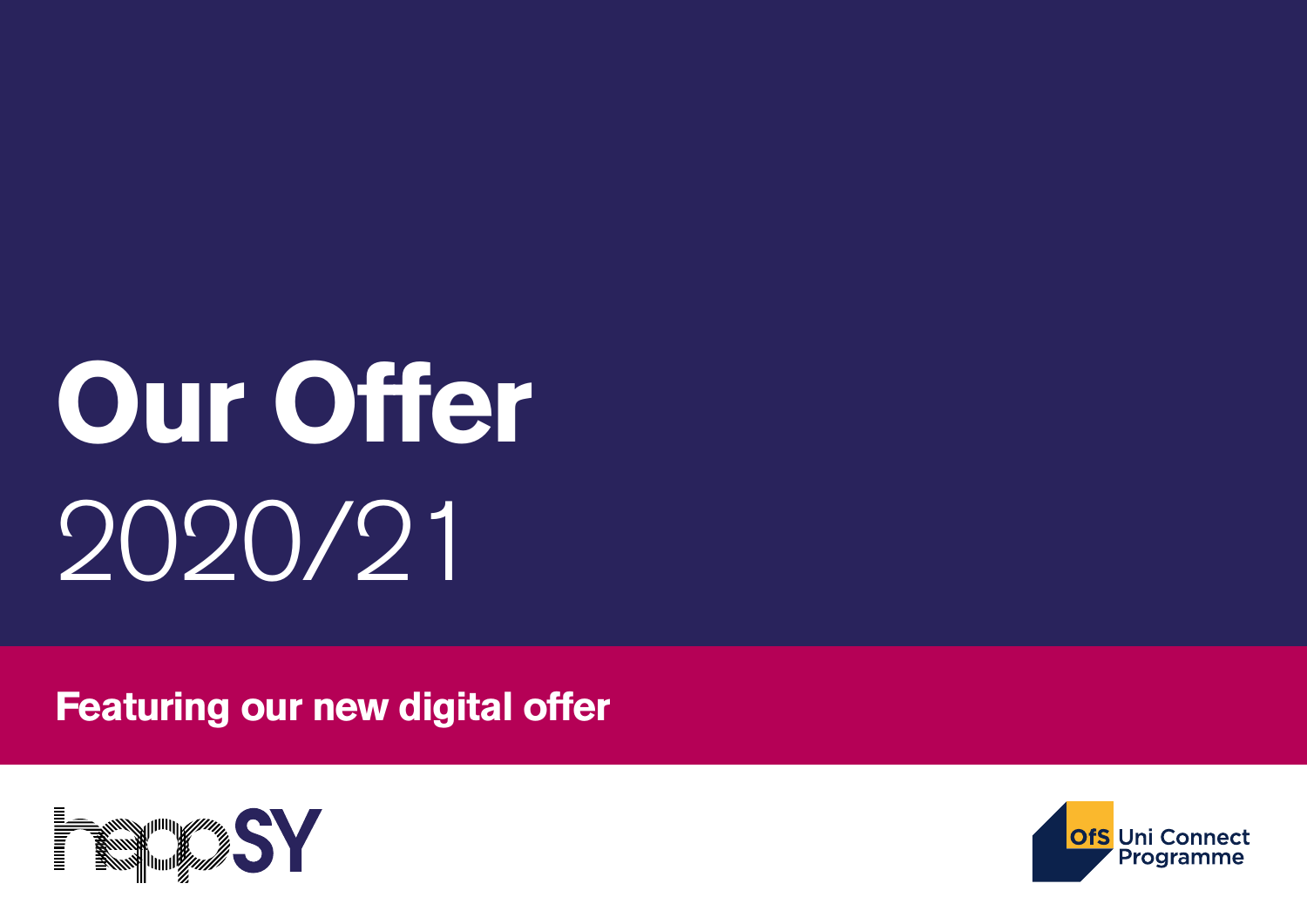The Offer HeppSY is pleased to share its Offer for the final year of current funding. Our activity has been designed to respond to rapidly changing circumstances and the challenges many students will experience. Our Offer the aims of our work, to raise aspiration and address barriers to progression. Our Offer can be used digitally, through blended delivery or be classroom based to support your own approach\*'. Our Offer is compliant with safeguarding in remote and online learning.









As well as activity, HeppSY will continue to fund staff time and capacity in your school or college. Your regional Schools and College Programme Manager will offer expert advice and explore ways we can work with your students.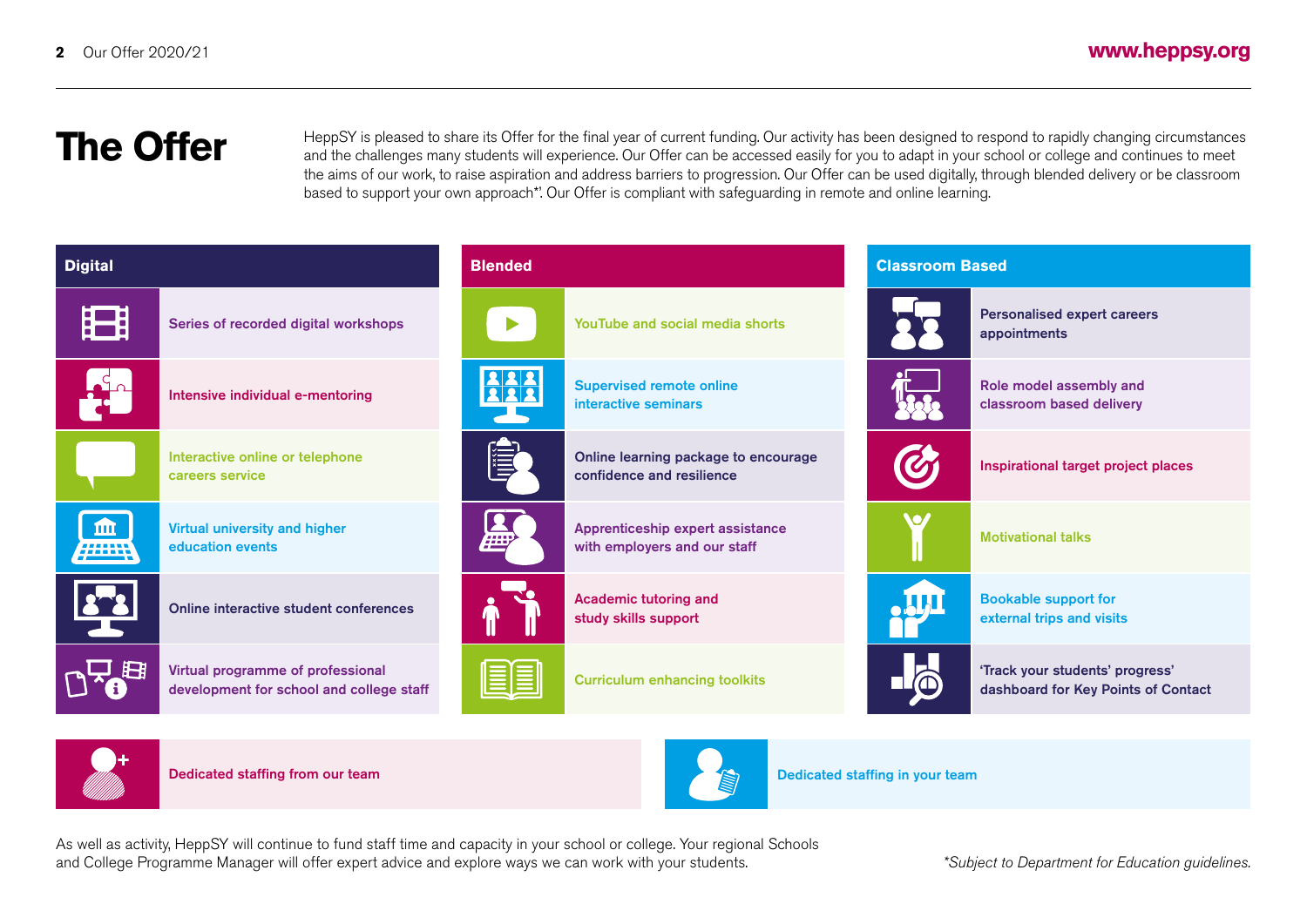|                                         | <b>Confidence and Resilience</b>                                                                                                     | <b>Attainment</b>                                                                                     | <b>HE Knowledge</b>                                                                                                                    | <b>Career Knowledge</b>                                                                                                 |
|-----------------------------------------|--------------------------------------------------------------------------------------------------------------------------------------|-------------------------------------------------------------------------------------------------------|----------------------------------------------------------------------------------------------------------------------------------------|-------------------------------------------------------------------------------------------------------------------------|
| 'Engaging'<br><b>Skills Outcomes</b>    | • Reflect on the skills that<br>being confident have created.<br>Understand future strategies to<br>overcome self-doubt or concerns. | Prioritise and respond realistically<br>to multiple academic demands.<br>Self-manage your motivation. | • Clarify what a successful higher<br>education application looks like.<br>Identify opportunities to enhance<br>your personal profile. | • Be fully prepared to contact<br>higher education institutions or<br>employers and make a meaningful<br>impression.    |
|                                         | • Present an achievement or<br>accomplishment you have<br>applied yourself to. Recognise<br>your well-deserved success.              | Anticipate academic challenge<br>and put in place support<br>mechanisms for yourself.                 | • Appreciate the academic and<br>other advantages of the higher<br>education institutes where you<br>would like to study.              | • Increase your contact with<br>professional sources of<br>careers advice and guidance<br>to determine your next steps. |
| 'Exploring'<br><b>Skills Outcomes</b>   | • Be positive about changing your<br>approach to your learning or an<br>extra-curricular experience.                                 | • Pursue and expand your subject<br>knowledge beyond the classroom<br>and display academic interest.  | • Ensure you understand the<br>support on offer at universities and<br>how this can be tailored to your<br>individual needs.           | • Analyse careers being created<br>in the region and the national<br>employers investing in skills for the<br>future.   |
|                                         | • Access support and<br>encouragement from a peer or<br>someone who inspires you to<br>address challenges.                           | Have the determination to<br>practice and keep focused<br>when faced with academic<br>difficulty.     | Expand your understanding by<br>undertaking a campus based<br>visit or access university<br>culture in other ways.                     | <b>Explore the career</b><br>opportunities open to you and<br>create an achievable personal<br>plan.                    |
| 'Introducing'<br><b>Skills Outcomes</b> | • Decide actions that you could take<br>to increase your self-confidence<br>when faced with a challenge.                             | - Learn personal and honest<br>reflection on your achievements<br>and what interests you the most.    | • Gain words and phrases that will<br>help you talk about university level<br>study and your thoughts about it.                        | • Research qualifications and<br>understand how lifelong learning<br>can enhance your<br>future career.                 |
|                                         | • Talk about areas of learning or<br>extra-curricular activities that<br>offer you the most satisfaction.                            | • Identify the study skills that<br>will lead to your long term<br>success.                           | • Research what university<br>level study looks like and the<br>locations where it can take<br>place.                                  | • Find roles or careers that<br>inspire curiosity and offer you<br>scope for your future.                               |

## **Progression Framework**

HeppSY activity is carefully mapped to skills based outcomes. These skills assist students to prepare for application or entry into higher education and are delivered as part of our activity.



Bold: Short Term Outcomes *Italics: Long Term Outcomes*